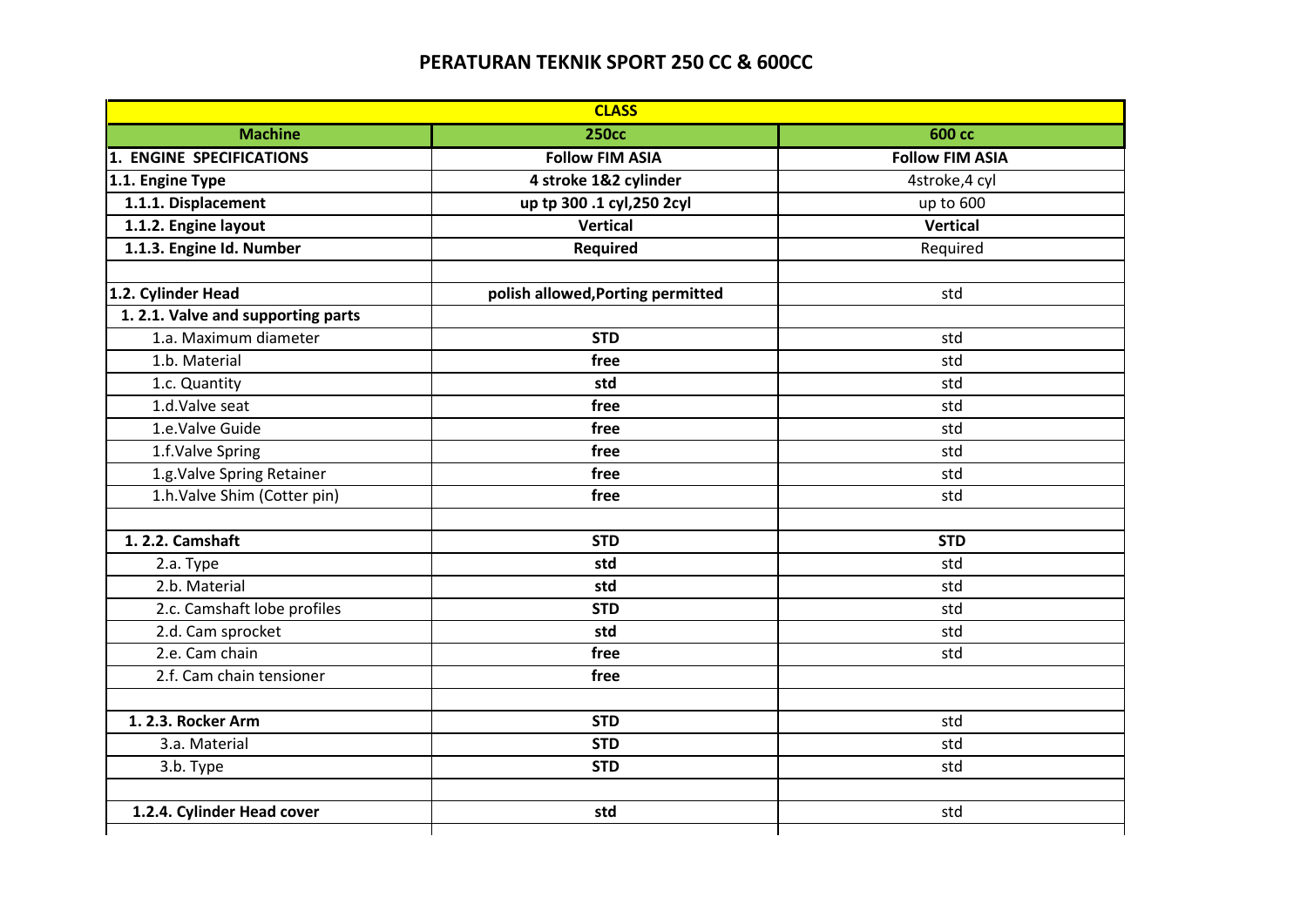| <b>CLASS</b>                 |              |               |  |
|------------------------------|--------------|---------------|--|
| <b>Machine</b>               | <b>250cc</b> | <b>600 сс</b> |  |
| 1.3. Cylinder Block          | std          | std           |  |
| 1.3.1. Material              | <b>STD</b>   | std           |  |
| 1.3.2. Liner                 | <b>STD</b>   | std           |  |
| 1.3.3. Gasket                | free         | std           |  |
|                              |              |               |  |
| 1.4. Piston And Piston Ring  |              |               |  |
| 1.4.1. Material              | <b>STD</b>   | std           |  |
| 1.4.2. Ring type             | std          | std           |  |
| 1.4.3. Ring quantity         | std          | std           |  |
| 1.4.3. Piston ring thickness | std          | std           |  |
|                              |              |               |  |
| 1.5. Crankshaft              | <b>STD</b>   | std           |  |
| 1.5.1 Material               | std          | std           |  |
| 1.5.2. Size (Stroke)         | std          | std           |  |
| 1.5.3. Connecting rod        | std          | std           |  |
| 1.5.4. Connecting rod Length | std          | std           |  |
| 1.5.5. Crank Pin             | std          | std           |  |
| 1.6. Cranckcase              |              |               |  |
| 1.6.1. Material              | std          | std           |  |
| 1.6.2. Oil pump              | <b>STD</b>   | std           |  |
| 1.7. Magnetto                |              |               |  |
| 1.7.1. Type                  | std modif    | std           |  |
| 1.7.2. Cover                 | std          | std           |  |
| 1.8. Transmision             |              |               |  |
| 1.8.1. Primary Gear          | <b>STD</b>   | std           |  |
| 1.8.2. Gear Box              | <b>STD</b>   | std           |  |
| 1.8.3. Quantity              | std          | std           |  |
| 1.8.4. Final Gear            | free         | std           |  |
|                              |              |               |  |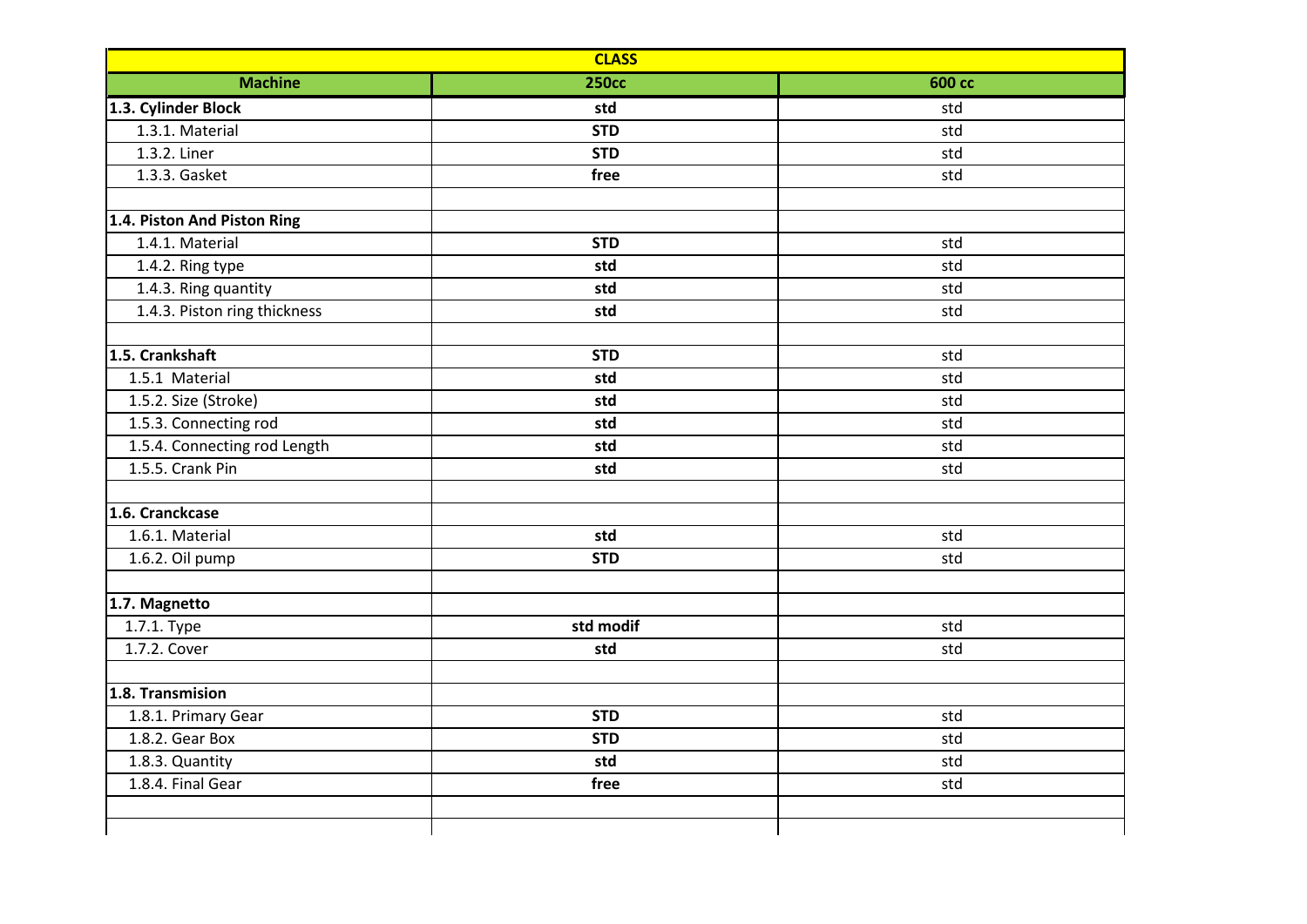| <b>CLASS</b>                        |                      |               |  |  |
|-------------------------------------|----------------------|---------------|--|--|
| <b>Machine</b>                      | <b>250сс</b>         | <b>600 сс</b> |  |  |
| 1.9. Clutch                         |                      |               |  |  |
| 1.9.1. Type                         | std                  | std           |  |  |
| 1.9.2. Material                     | free                 | std           |  |  |
| 1.9.3. Clutch Housing               | free                 | std           |  |  |
| 1.9.4. Clutch Cover                 | std                  | std           |  |  |
| 1.10. Carburettor and Throttle Body |                      |               |  |  |
| 1.10.1. Carburettor                 | <b>NO CARBURETOR</b> | std           |  |  |
| 1.10.2. Throtle Body                | 46mm single/32mm x 2 | std           |  |  |
|                                     |                      |               |  |  |
| 1.10.3. Intake Manifold             | free                 | std           |  |  |
|                                     |                      |               |  |  |
| 1.11. Ignition                      |                      |               |  |  |
| 1.11.1. Wiring-Harnes               | <b>Free</b>          | <b>Free</b>   |  |  |
| 1.11.2. CDI                         |                      |               |  |  |
| 1.11.3. Ignition Coil               | <b>Free</b>          | std           |  |  |
| 1.11.4.Spark Plug                   | <b>Free</b>          | std           |  |  |
| 1.11.5. Quick Shifter               | allowed              | std           |  |  |
| <b>1.12. ECU</b>                    | <b>Free</b>          | <b>Free</b>   |  |  |
|                                     |                      |               |  |  |
| 1.13. Exhaust                       | free                 | free          |  |  |
|                                     |                      |               |  |  |
| 1.14. Oil Cooler                    | free                 | std           |  |  |
|                                     |                      |               |  |  |
| 1.15. Radiator                      | <b>Free</b>          | <b>Free</b>   |  |  |
| 1.16. Dinamo starter                | free                 | std           |  |  |
|                                     |                      |               |  |  |
| 1.17. Battery                       | free                 | std           |  |  |
|                                     |                      |               |  |  |
|                                     |                      |               |  |  |
|                                     |                      |               |  |  |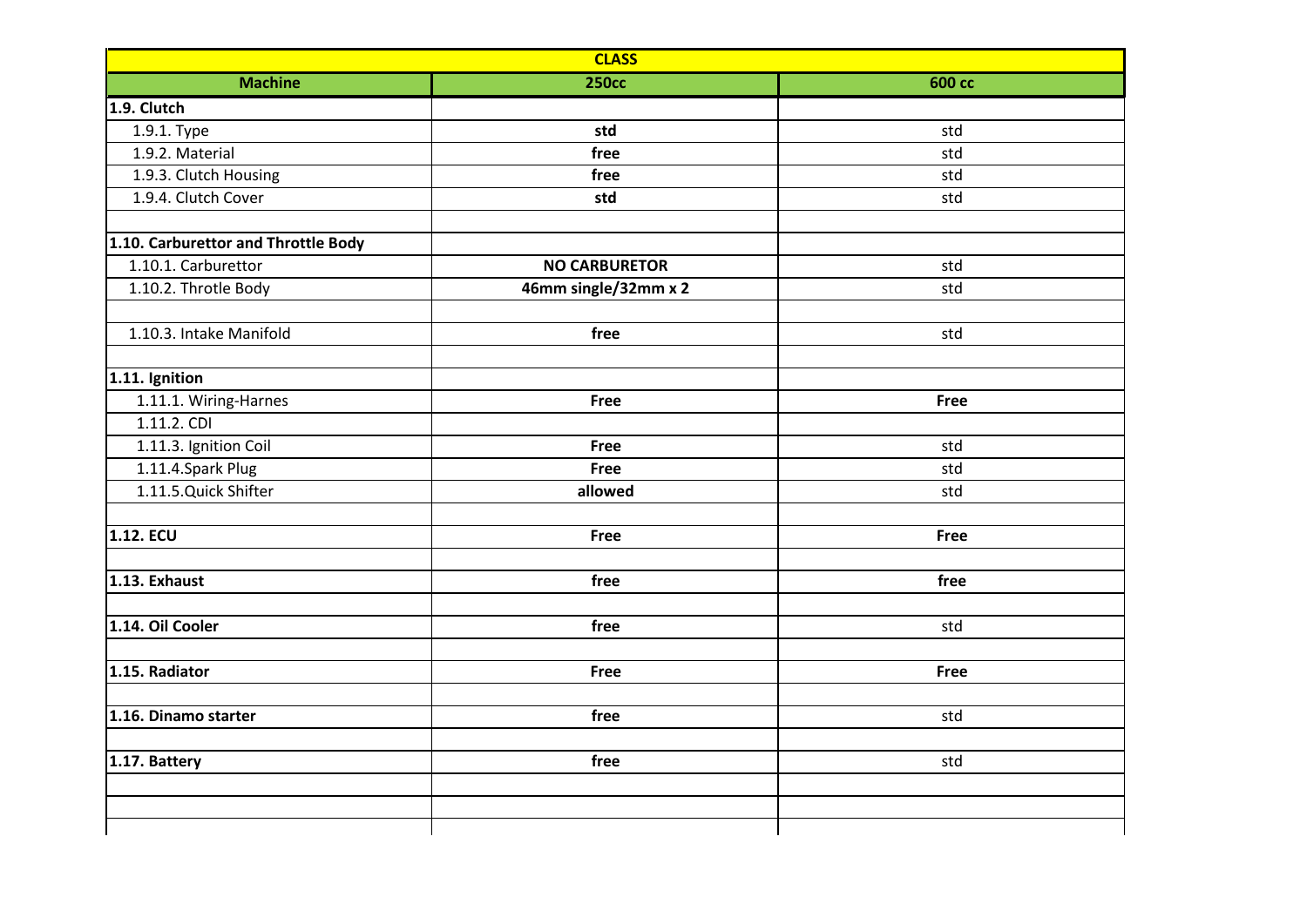| <b>CLASS</b>              |                  |                  |  |
|---------------------------|------------------|------------------|--|
| <b>Machine</b>            | <b>250cc</b>     | <b>600 сс</b>    |  |
| 2. BODY - CHASSIS         |                  |                  |  |
|                           |                  |                  |  |
| 2.1. Frame                |                  |                  |  |
| 2.1.1. Material           | std modif        | std              |  |
| 2.1.2. VIN/ Frame Number  | <b>Required</b>  | <b>Required</b>  |  |
|                           |                  |                  |  |
| 2.2. Front suspension     |                  |                  |  |
| 2.2.1. Type               | stock production | stock production |  |
| 2.2.2. Inner Tube         | stock production | free             |  |
| 2.2.3. Outer Tube         | stock production | free             |  |
| 2.2.4. Spring             | free             | free             |  |
| 2.2.5. Fork Oil           | free             | free             |  |
| 2.2.6. Valves             | free             | free             |  |
| 2.2.7. Upper fork holder  | stock production | stock production |  |
| 2.2.8. Bottom fork holder | stock production | stock production |  |
|                           |                  |                  |  |
| 2.3. Rear Suspension      |                  |                  |  |
| 2.3.1. Swing Arm          | stock production | stock production |  |
| 2.3.2. Shock absorber     | free             | free             |  |
| 2.3.3. Type               | std              | std              |  |
| 2.3.4. Chain Guard        | must             | must             |  |
|                           |                  |                  |  |
| 2.4. Under Bracket        |                  |                  |  |
| 2.4.1. Upper              | <b>Free</b>      | std              |  |
| 2.4.2. Bottom             | stock production | std              |  |
| 2.4.3. Material           | std              | std              |  |
| 2.5. Handle Bar           | <b>Free</b>      | std              |  |
| 2.5.1. Hand Guard         | <b>NO NEED</b>   |                  |  |
|                           |                  | free             |  |
| 2.6. Brakes               |                  |                  |  |
| 2.6.1. Brake lines        | free             | free             |  |
| 2.6.2. Caliper            | free             | std              |  |